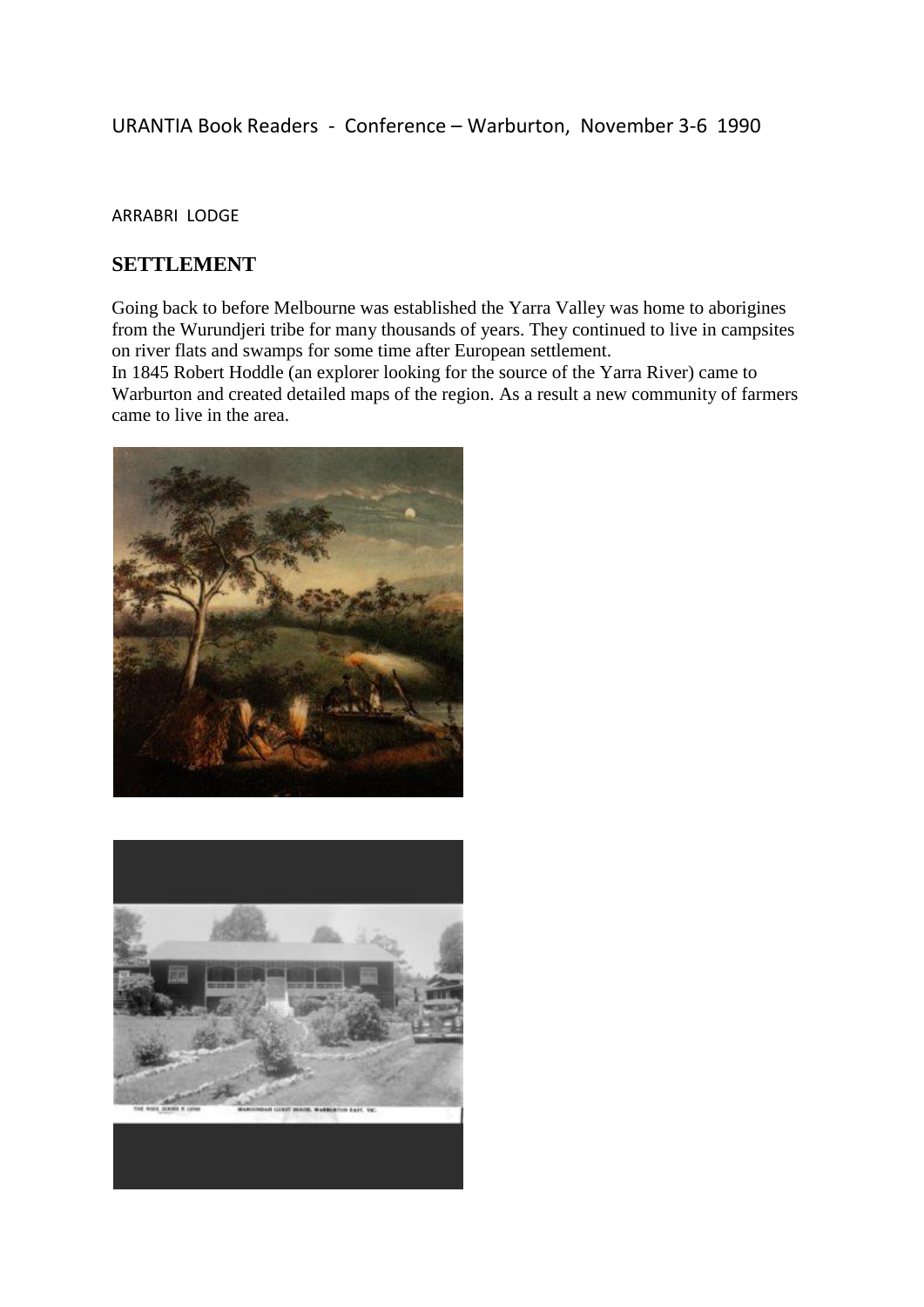## **BEFORE ARRABRI**

The original building (which is now our dining hall) was called the 'Maroondah Guesthouse' was built in the early 1920's. The picture left shows what Arrabri Lodge looked like in the  $1940$ 's.

[\(http://www.arrabri.com.au/](http://www.arrabri.com.au/) )

Announcement – July/August 1990 – Six-0-Six



Registrations for out Australian Meeting of URANIA Book readers, to be held on Melbourne Cup weekend, Saturday November 3 – Tuesday November 6, will close August 3. For more information and details see the March/April Newsletter. If you have lost or would like another copy of the registration form write to Six-0-Six or ring Madeline on (03) 561 6089.

If you have been to these Meetings/Conferences before, be hopeful for our efforts in trying to evolve a conference that keeps the features that you seem to want plus some freshness in content, format, venue and activities. If you have not been before, I hope that you can talk to someone who has attended – that is why I first came two years ago. I assure you that you are welcome whether you have studied the URANTIA Book in great depth, or have hardly read the book at all; whether you are a regular study group member , or have very little contact with other readers; whether you have had the book for many years or have only just heard of it; whether you have read any of the book – or even want to or feel able to; whether you can lead a presentation or just want to listen. I've actually met all these kind of people at recent conferences.

Melbourne Cup weekend was chosen because it is a similar time of year to recent conferences, because it is a lovely season n Melbourne(!) and to encourage Melbourne and Victorian people to attend over their long weekend. Warburton East was chosen because it is beautiful and close to Melbourne.

Arrabri Lodge was chosen for basic facilities comparable to recent conferences and bacause of its beautiful natural setting and 12 acres of on-site recreational amenities – including swimming pool, tennis court, trampoline, mini-golf, ropes course, flying fox, archery,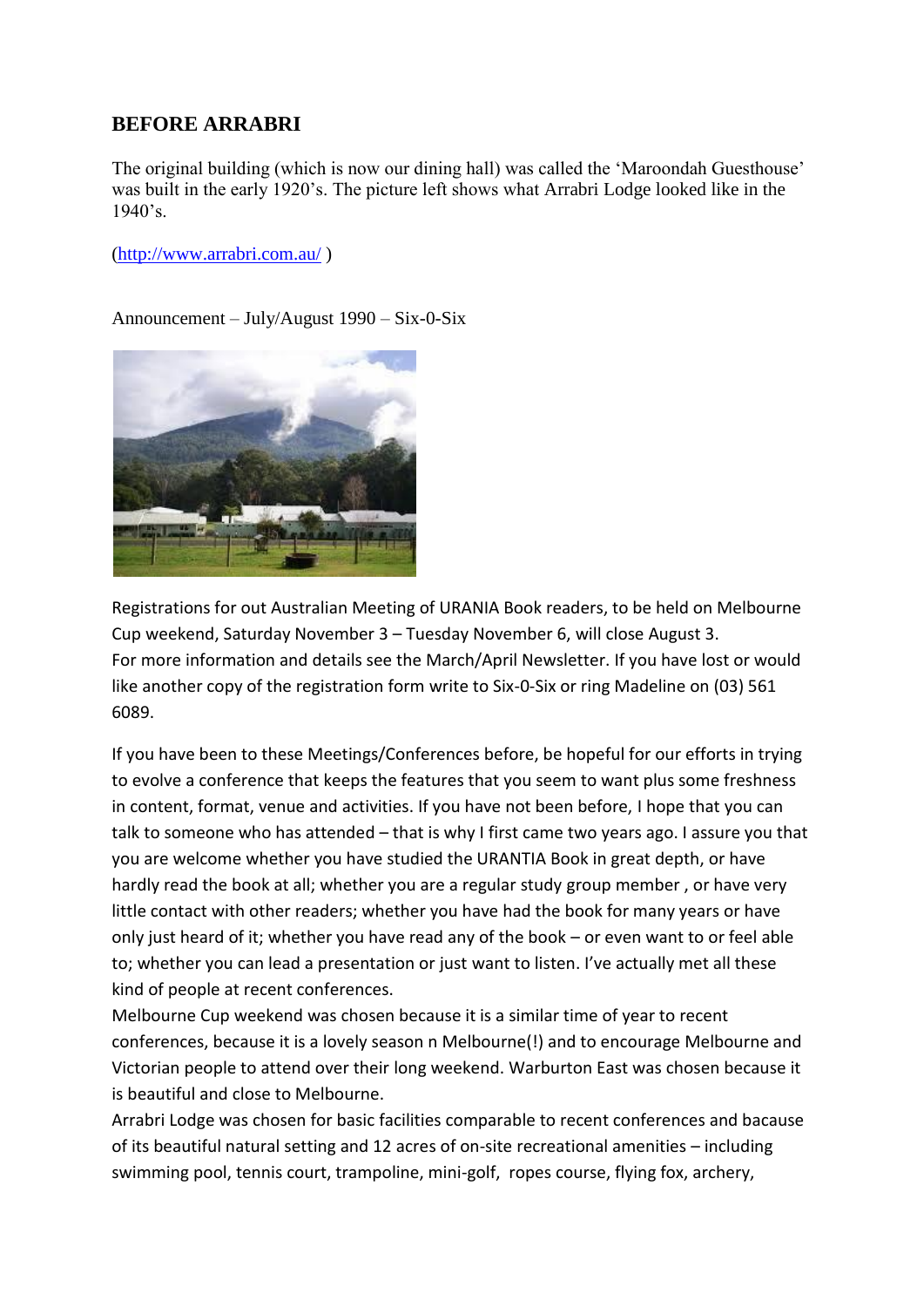sensory/fitness/nature/ nocturnal trails, orienteering, games oval, volley ball, cricket, football, moonball, farm activites, animal feeding, weather recording, BBQ garden eating area, campfire facilities, art/craft areas, bush cooking, bush craft, yabbying, fishing, gold panning, bush/river walks and forest hikes.

People told me they liked recent conferences because of the atmosphere", because of the friendship and fellowship, because of the stimulation of the presentations and discussions – both formal and informal and because the venues were beautiful. So really the conference depends mainly on the warmth and friendliness of those attending. If you have any doubt about coming, I invite you to trust the welcome you will receive for the whole four days and to trust those who are committed to preparing a quality weekend. You can ring me on (03) 579-4499

Martin McBurney, Conference organiser

# Conference Update

#### (May/June 1990)

So far 9 people have registered early for the Australian Meeting of URANTIA Book Reaers, to be held on Melbourne Cup weekend, Saturday, November 3 – Tuesday November 6, 1990.

As Melbourne probably has more URNATIA Book readers than anyh other capital in Australia we are expecting a lot more registrations to come in! We like to remind you that registrations should be in by Friday August 3. Please note two minor variations to times: a) arrival Saturday morning is after 11 am (not 9.30 am); b) arrival Friday evening is after 5pm (previously 5.30pm)

We have chosen Arrabri Lodge at Warburton East, 80km east of Melbourne, as our venue. This charming old lodge is nestled at the foot of the Great Dividing Range, not far from Mount Donna Buang with its beautiful rainforest, where the Myrtle beech trees are believed to be a thousand years old.

Warburton in the springtime, with its many rhododendron and azalea gardens, is a real tourist attraction.

Please see te invitation and booking from in your March/April Newsletter for more details.

A few people have requested the opportunity to present papers.

There is a small group of people who will lead the conference theme of "Living as we are meant to live". They have agreed and committed themselves to a four month program of daily prayer and co-ordinated reading (every 3 days), from July through October.

If you wish to share that part of their preparation and register by June 18, we will send you a copy of their program for those months.